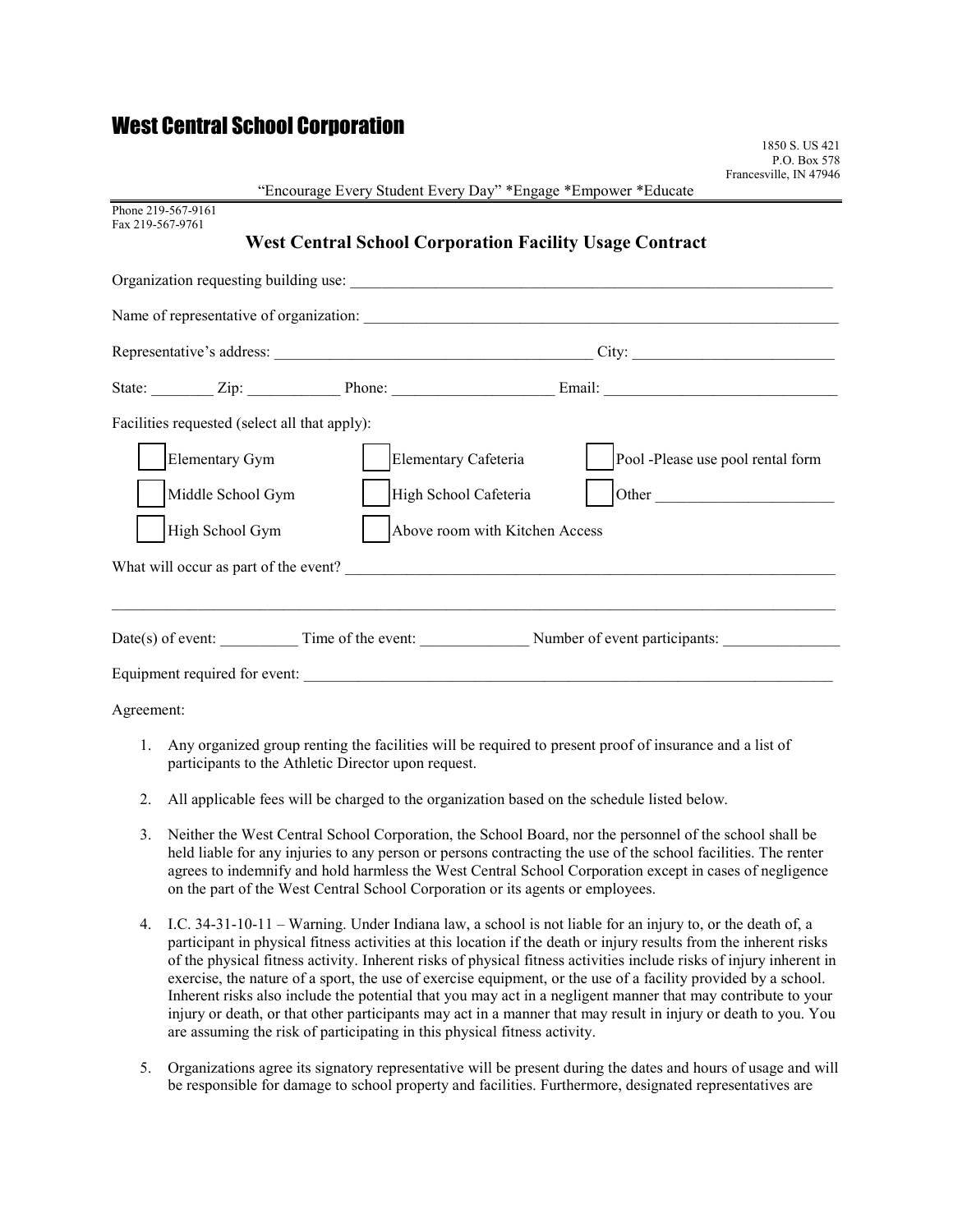responsibility for reporting damaged or lost of school property immediately to West Central Administration at 219-567-9161 ext. 4 or central office@wcsc.k12.in.us.

- 6. Clean-up is the responsibility of the renter except sweeping. If a custodian has to clean up debris, rubbish, or other refuse afterward, additional hours will be charged to the renter.
- 7. Organizations must agree to abide by the rules and regulations of the pool and all other West Central rules including the prohibition of the possession of tobacco products, vaping products, and alcohol.

Signature of Representative of Organization: \_\_\_\_\_\_\_\_\_\_\_\_\_\_\_\_\_\_\_\_\_\_\_\_\_\_\_\_\_\_\_\_\_\_\_\_\_\_ Date:\_\_\_\_\_\_\_\_\_\_\_\_\_

*Please fill out this form and submit it to the above address or email the form to [central\\_office@wcsc.k12.in.us.](mailto:central_office@wcsc.k12.in.us) Once we have it, a representative of West Central will contact you for further details.* 

| To Be Completed by Central Office Staff                                                                                                                                                                                                   |  |  |  |
|-------------------------------------------------------------------------------------------------------------------------------------------------------------------------------------------------------------------------------------------|--|--|--|
|                                                                                                                                                                                                                                           |  |  |  |
| Time doors need to be opened Time doors need to be closed                                                                                                                                                                                 |  |  |  |
|                                                                                                                                                                                                                                           |  |  |  |
| ,我们也不能在这里的时候,我们也不能在这里的时候,我们也不能在这里的时候,我们也不能会不能会不能会不能会不能会不能会不能会。""我们的人,我们也不能会不能会不能                                                                                                                                                          |  |  |  |
| Upon completion and signature, submit to the District Athletic Director/Activities Director                                                                                                                                               |  |  |  |
|                                                                                                                                                                                                                                           |  |  |  |
| Signature of Athletic Director: Department Dubit Conservative Chernal Chern Upon verification of facility availability, send to the appropriate Building Principal                                                                        |  |  |  |
|                                                                                                                                                                                                                                           |  |  |  |
| Signature of Building Principal: Date: Department Date: Department Date: Department Date: Department Date: Department Date: Department Date: Department Date: Department Date: Department Date: Department Date: Department Da            |  |  |  |
|                                                                                                                                                                                                                                           |  |  |  |
| will be sent to the following:                                                                                                                                                                                                            |  |  |  |
| Representative of the Organization<br><b>Building Principal (and secretaries)</b><br><b>Athletic Director</b><br>Director of Maintenance<br>Technology Director<br>Pool Director - If applicable<br>Food Services Manager - If applicable |  |  |  |